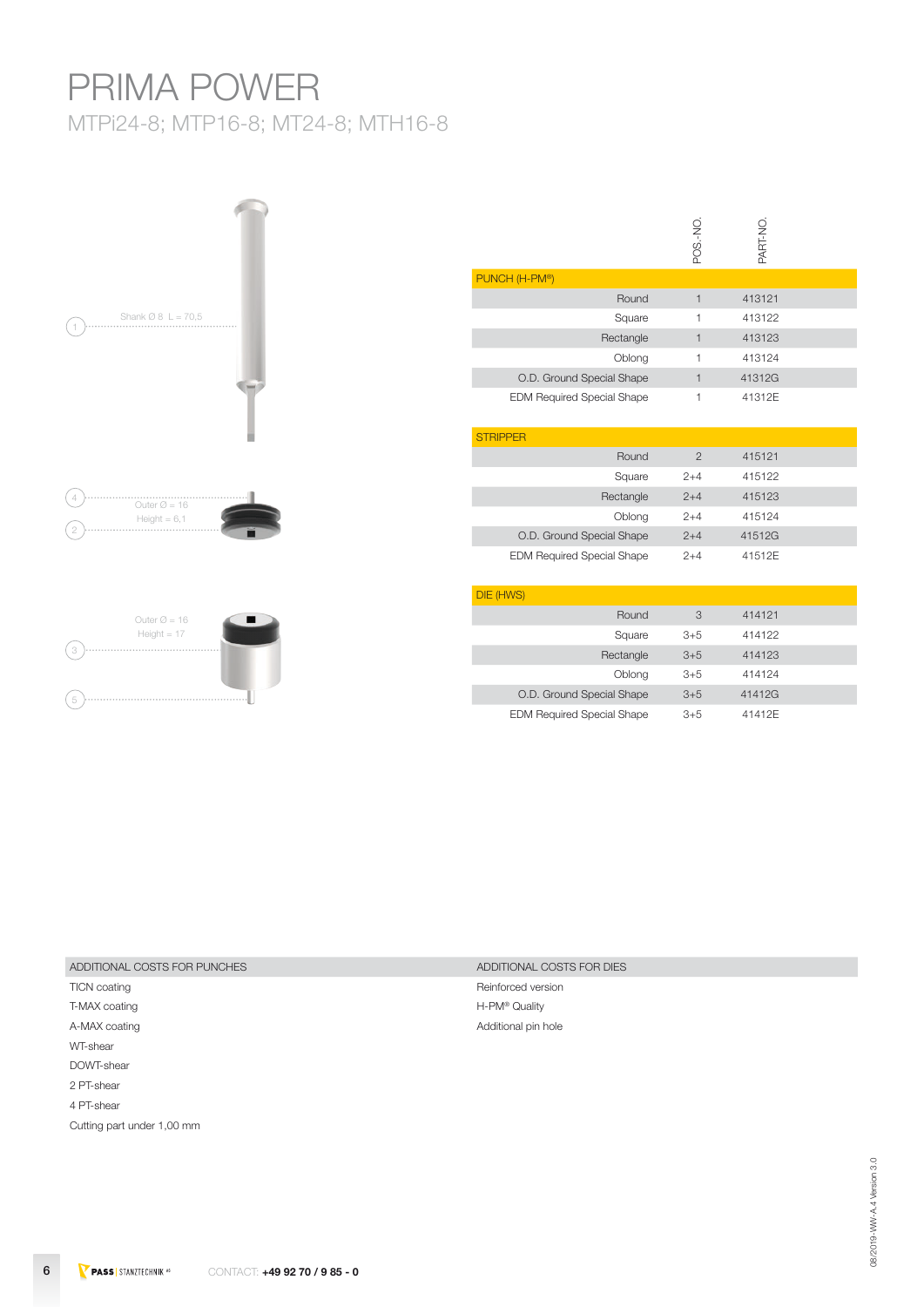# PRIMA POWER

MTPi10-16; MTP8-16; MT10-16; MTH16-16

|                                   | POS-NO | <b>N-TRAC</b> |  |
|-----------------------------------|--------|---------------|--|
| PUNCH (H-PM®)                     |        |               |  |
| Round                             |        | 413021        |  |
| Square                            |        | 413022        |  |
| Rectangle                         |        | 413023        |  |
| Oblong                            |        | 413024        |  |
| O.D. Ground Special Shape         |        | 41302G        |  |
| <b>EDM Required Special Shape</b> |        | 41302E        |  |

| <b>STRIPPER</b>                   |                |        |  |
|-----------------------------------|----------------|--------|--|
| Round                             | $\mathfrak{p}$ | 415021 |  |
| Square                            | $2+4$          | 415022 |  |
| Rectangle                         | $2+4$          | 415023 |  |
| Oblong                            | $2+4$          | 415024 |  |
| O.D. Ground Special Shape         | $2+4$          | 41502G |  |
| <b>EDM Required Special Shape</b> | $2+4$          | 41502E |  |

| DIE (HWS)                         |       |        |  |
|-----------------------------------|-------|--------|--|
| Round                             | 3     | 414021 |  |
| Square                            | $3+5$ | 414022 |  |
| Rectangle                         | $3+5$ | 414023 |  |
| Oblong                            | $3+5$ | 414024 |  |
| O.D. Ground Special Shape         | $3+5$ | 41402G |  |
| <b>EDM Required Special Shape</b> | $3+5$ | 41402E |  |

# Shank Ø 16 L = 70,5 ·A





## ADDITIONAL COSTS FOR PUNCHES ADDITIONAL COSTS FOR DIES

T-MAX coating **H-PM®** Quality A-MAX coating and a state of the Additional pin hole Additional pin hole WT-shear DOWT-shear 2 PT-shear 4 PT-shear Cutting part under 1,00 mm

TICN coating TICN coating TICN coating TICN coating TICN coating TICN coating TICN coating TICN coating TICN coating TICN coating TICN coating TICN coating TICN coating TICN coating TICN coating TICN coating TICN coating T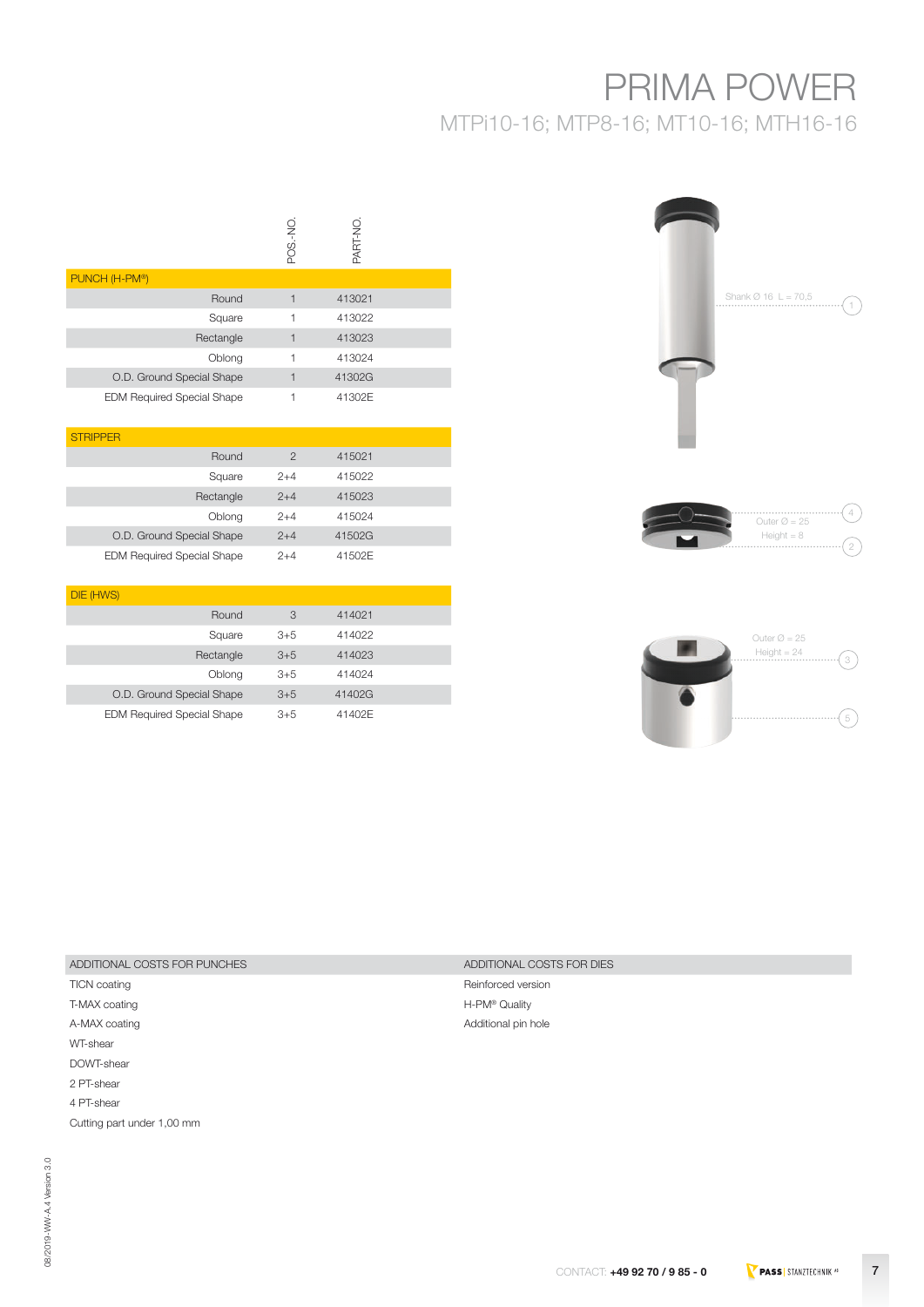# PRIMA POWER MTPi8-24; MTP5-24; MT8-24





|                                   | POS.-NO.       | PART-NO. |  |
|-----------------------------------|----------------|----------|--|
| PUNCH (H-PM®)                     |                |          |  |
| Round                             | $\mathbf{1}$   | 413131   |  |
| Square                            | 1              | 413132   |  |
| Rectangle                         | $\mathbf{1}$   | 413133   |  |
| Oblong                            | $\mathbf{1}$   | 413134   |  |
| O.D. Ground Special Shape         | $\mathbf{1}$   | 41313G   |  |
| <b>EDM Required Special Shape</b> | 1              | 41313E   |  |
| <b>STRIPPER</b>                   |                |          |  |
| Round                             | $\overline{2}$ | 415131   |  |
| Square                            | $2 + 4$        | 415132   |  |
| Rectangle                         | $2 + 4$        | 415133   |  |
| Oblong                            | $2 + 4$        | 415134   |  |
| O.D. Ground Special Shape         | $2 + 4$        | 41513G   |  |
| <b>EDM Required Special Shape</b> | $2 + 4$        | 41513E   |  |
| DIE (HWS)                         |                |          |  |
| Round                             | 3              | 414131   |  |
| Square                            | $3+5$          | 414132   |  |
| Rectangle                         | $3 + 5$        | 414133   |  |
| Oblong                            | $3 + 5$        | 414134   |  |
| O.D. Ground Special Shape         | $3 + 5$        | 41413G   |  |
| <b>EDM Required Special Shape</b> | $3 + 5$        | 41413E   |  |

## ADDITIONAL COSTS FOR PUNCHES ADDITIONAL COSTS FOR DIES

T-MAX coating T-MAX coating T-MAX coating T-MAX coating T-M® Quality A-MAX coating and a state of the Additional pin hole and a state of the Additional pin hole WT-shear DOWT-shear 2 PT-shear 4 PT-shear Cutting part under 1,00 mm

TICN coating TICN coating and the contract of the contract of the contract of the Reinforced version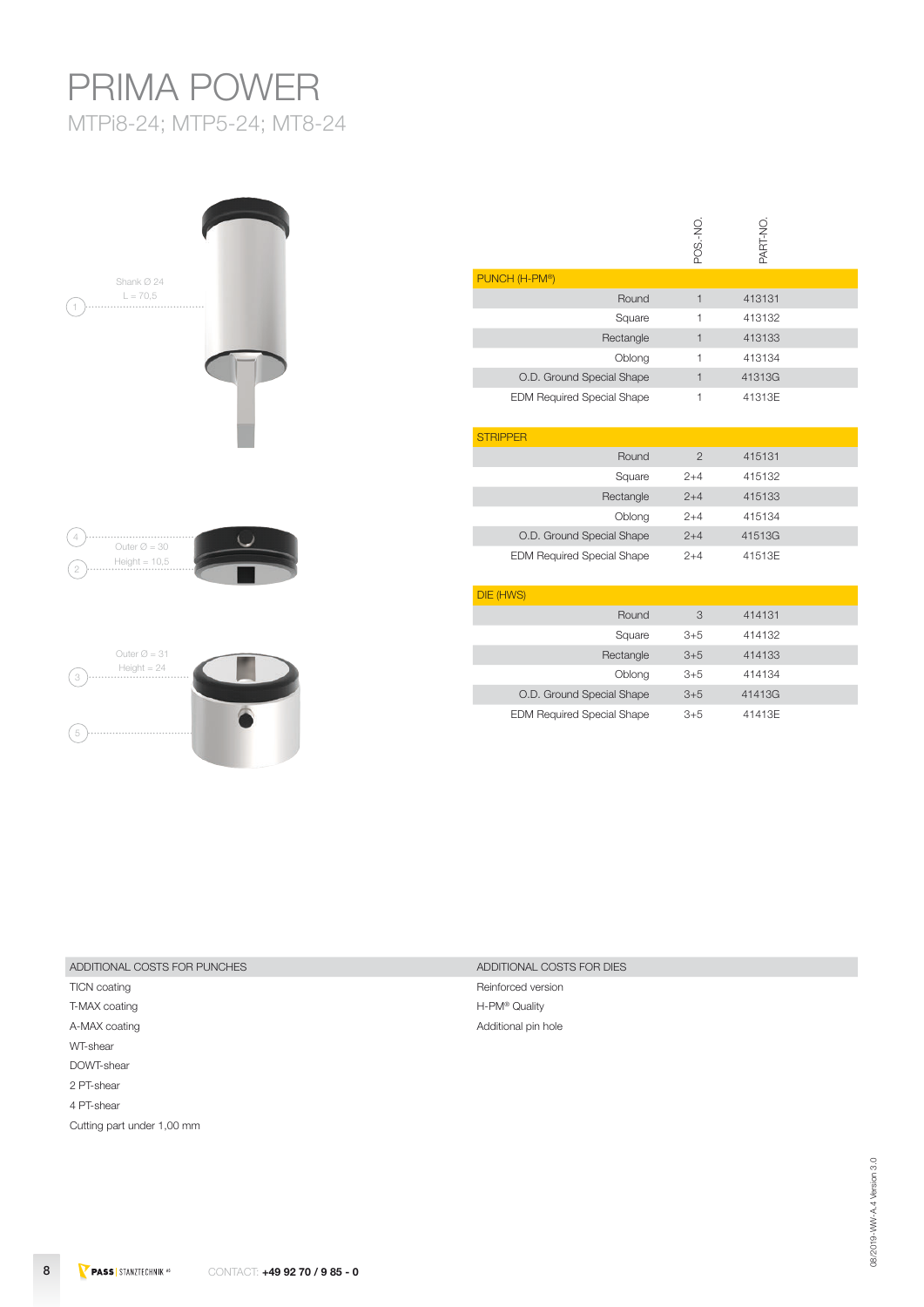## PRIMA POWER MT3Ri-31,75; MT3i-31,75

| 5                                       |
|-----------------------------------------|
| $\it 4$<br>Shank Ø 31,75<br>$L = 100,5$ |
|                                         |
|                                         |
|                                         |





| 414181 | 3       | Round     |
|--------|---------|-----------|
| 414182 | $3+6$   | Square    |
| 414183 | $3 + 6$ | Rectangle |
| 414184 | $3+6$   | Oblona    |

POS.-NO.

POS.-NO.

Round 1+4+5 413181 Square 1+4+5 413182 Rectangle 1+4+5 413183 Oblong 1+4+5 413184

Round 2 415181 Square 2 415182 Rectangle 2 415183 Oblong 2 415184

O.D. Ground Special Shape 1+4+5 41318G EDM Required Special Shape 1+4+5 41318E

O.D. Ground Special Shape 2 41518G EDM Required Special Shape 2 41518E

O.D. Ground Special Shape 3+6 41418G EDM Required Special Shape 3+6 41418E

PART-NO.

PART-NO.

414182 414183 414184

## ADDITIONAL COSTS FOR PUNCHES ADDITIONAL COSTS FOR DIES

TICN coating TICN coating TICN coating TICN coating TICN coating TICN coating TICN coating TICN coating TICN coating TICN coating TICN coating TICN coating TICN coating TICN coating TICN coating TICN coating TICN coating T T-MAX coating T-MAX coating H-PM® Quality A-MAX coating and a state of the Additional pin hole WT-shear DOWT-shear 2 PT-shear 4 PT-shear Cutting part under 1,00 mm

PUNCH (H-PM®)

**STRIPPER** 

DIE (HWS)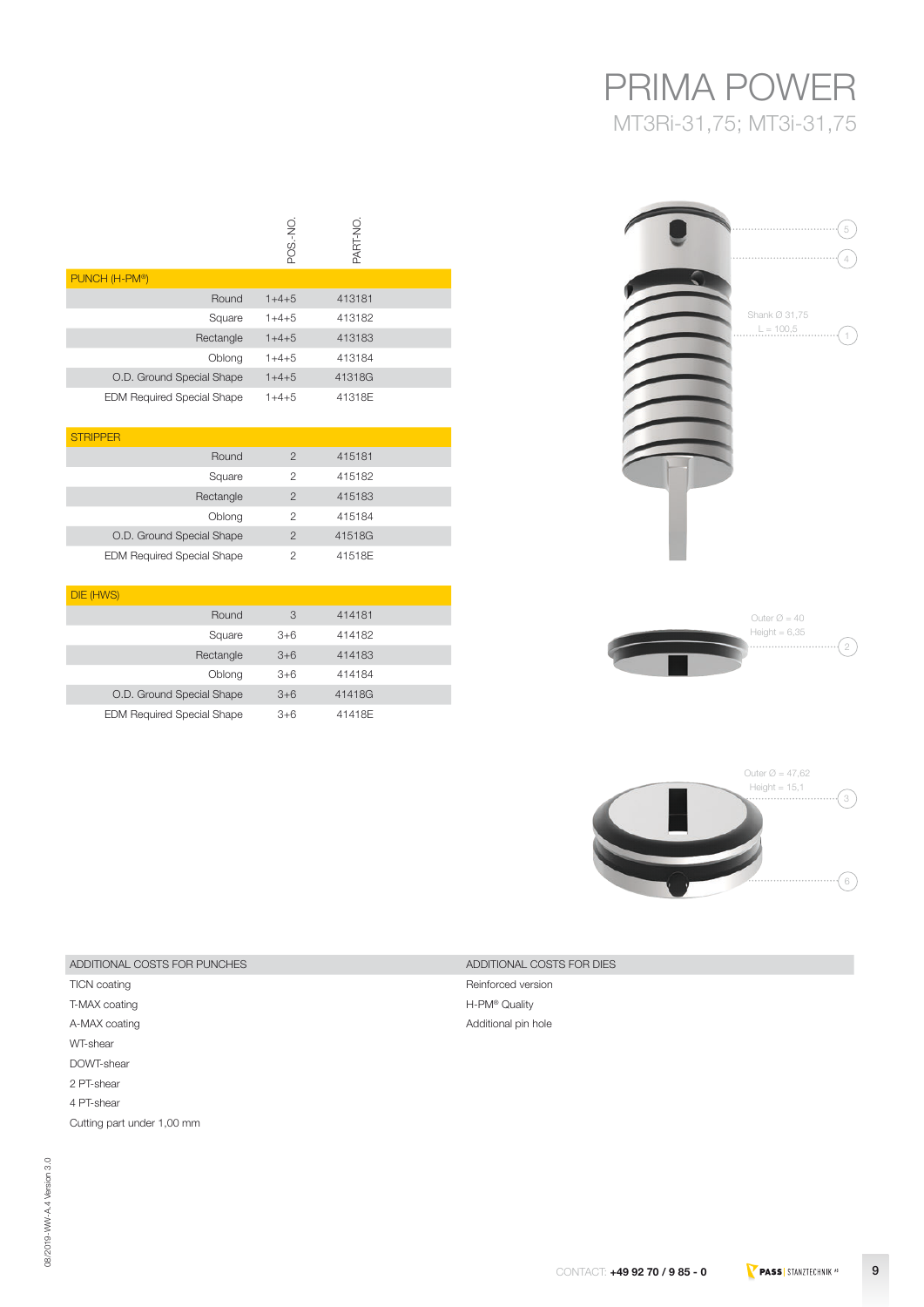# PRIMA POWER MT20i-8

1 keyway for Ø 2 keyways for shapes Shank Ø 8 L = 100,5 1

|                                   | POS.-NO        | PART-NO. |  |
|-----------------------------------|----------------|----------|--|
| PUNCH (H-PM®)                     |                |          |  |
| Round                             | $\mathbf{1}$   | 413111   |  |
| Square                            | 1              | 413112   |  |
| Rectangle                         | $\mathbf{1}$   | 413113   |  |
| Oblong                            | 1              | 413114   |  |
| O.D. Ground Special Shape         | $\mathbf{1}$   | 41311G   |  |
| <b>EDM Required Special Shape</b> | 1              | 41311E   |  |
| <b>STRIPPER</b>                   |                |          |  |
| Round                             | $\overline{2}$ | 415111   |  |
| Square                            | $\overline{2}$ | 415112   |  |
| Rectangle                         | $\overline{2}$ | 415113   |  |
| Oblong                            | $\overline{2}$ | 415114   |  |
| O.D. Ground Special Shape         | $\overline{2}$ | 41511G   |  |
| <b>EDM Required Special Shape</b> | $\overline{2}$ | 41511E   |  |
| DIE (HWS)                         |                |          |  |
| Round                             | 3              | 414111   |  |
| Square                            | $3 + 4$        | 414112   |  |
| Rectangle                         | $3 + 4$        | 414113   |  |
| Oblong                            | $3 + 4$        | 414114   |  |

 $\ddot{\phantom{a}}$ 

O.D. Ground Special Shape 3+4 41411G EDM Required Special Shape  $3+4$  41411E

Outer  $\varnothing$  = 16 Height = 6,1  $\left( 2\right)$ 



| ADDITIONAL COSTS FOR PUNCHES | ADDITIONAL COSTS FOR DIES |
|------------------------------|---------------------------|

T-MAX coating T-MAX coating T-MAX coating T-MAX coating T-MAX coating T-MAX coating T-MB Quality A-MAX coating and a state of the Additional pin hole and a state of the Additional pin hole WT-shear DOWT-shear 2 PT-shear 4 PT-shear Cutting part under 1,00 mm

TICN coating TICN coating and the contract of the contract of the contract of the Reinforced version